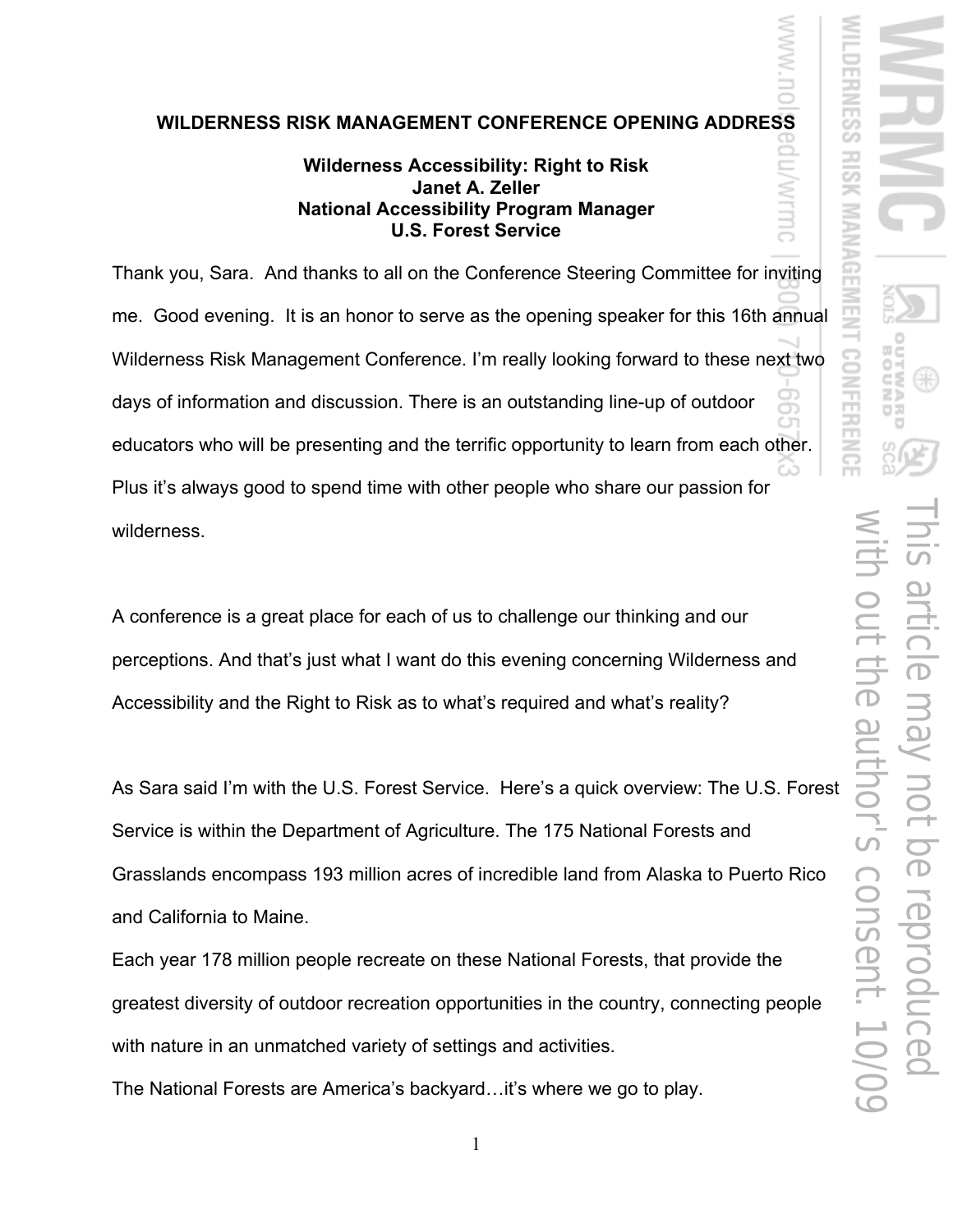On the national forests there are 153,000 miles of trails, some allow motorized used, but most do not. The Forests also encompass thousands of lakes and rivers including 101 designated as National Wild and Scenic Rivers. We provide 10,000 recreation sites, a campground is counted as one recreation site whether it contains 6 camping units or 250 camping units, so you can see we have a lot of recreation sites. They are in the more developed areas -and they are there for the comfort and convenience of visitors. When a constructed feature is placed in a remote area it is solely for the resource protection - generally those are simple structures such pit toilets placed to protect the watershed and to control the toilet paper bloom…for example this accessible Forest Service designed Wilderness pit toilet shown here in the Boundary Waters Canoe Area Wilderness.

And Speaking of Wilderness…we need to sort out some bureaucracy to be sure we are all on the same page. Congress has separately designated close to 37 million acres of National Forest managed lands within the continental U.S. under the specific protection of the Wilderness Act as part of the National Wilderness Preservation System (the NWPS). The Forest Service manages all those set aside acres in 439 separate Wilderness units within the various National Forests. I'll be referring to those areas as "designated Wilderness"in order differentiate them from the vast areas of remote and primarily undeveloped land that is much of the remaining 155 million acres of the National Forest System.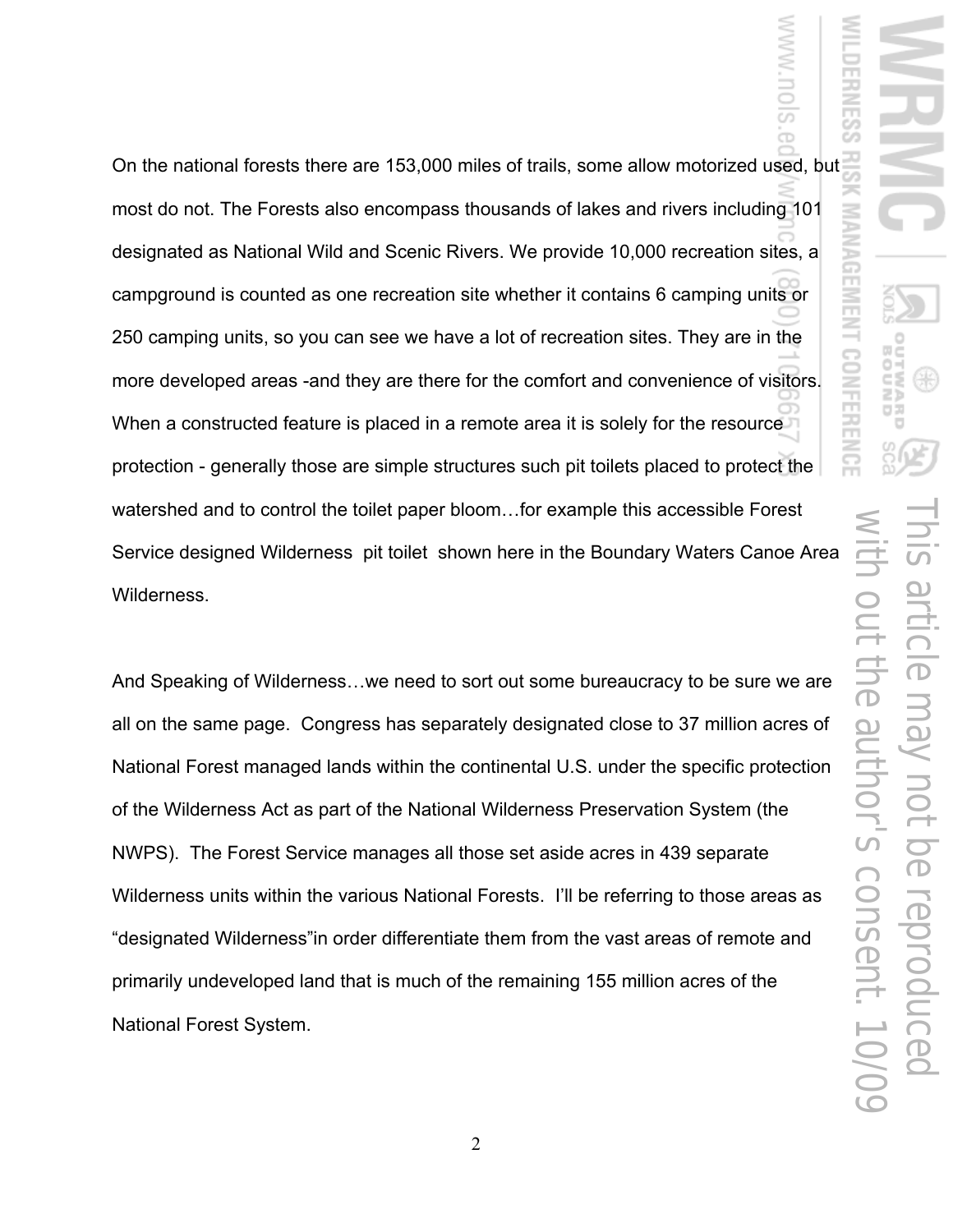Those areas that are not designated as Wilderness often have much of the same feel of remoteness and may be as difficult to reach, but they aren't under the same very tight Wilderness Act protections which don't allow the use of mechanical transport and motorized devices in order to maintain the unique Wilderness character of those designated areas. The Forest Service refers these other areas that are not congressionally designated as Wilderness simply as remote or dispersed recreation areas. o)

Recreation activities are fun -- and so much more. As we've all experienced recreation contributes greatly to the physical, mental, and spiritual health of individuals, and to the bonds with family and friends. Outdoor recreation has become an essential part of American culture. It is where we each can renew body and spirit. The effort it takes each of us to recreate in wilderness and other remote areas, and the risk within that effort and environment, are essential parts of that experience.

But how can disability and wilderness meet while ensuring both wilderness protection and risk management? This evening I want to challenge your perception of people who have disabilities recreating in wilderness and perhaps even to shift your thinking.

For me, time spent hiking, camping, canoeing and kayaking in the areas away from development and lots of other people, those wilderness experiences, have always been my renewal. All of my life spending time in those silent, self-reliant areas was an essential part of my life. I grew up spending summers outdoors in New England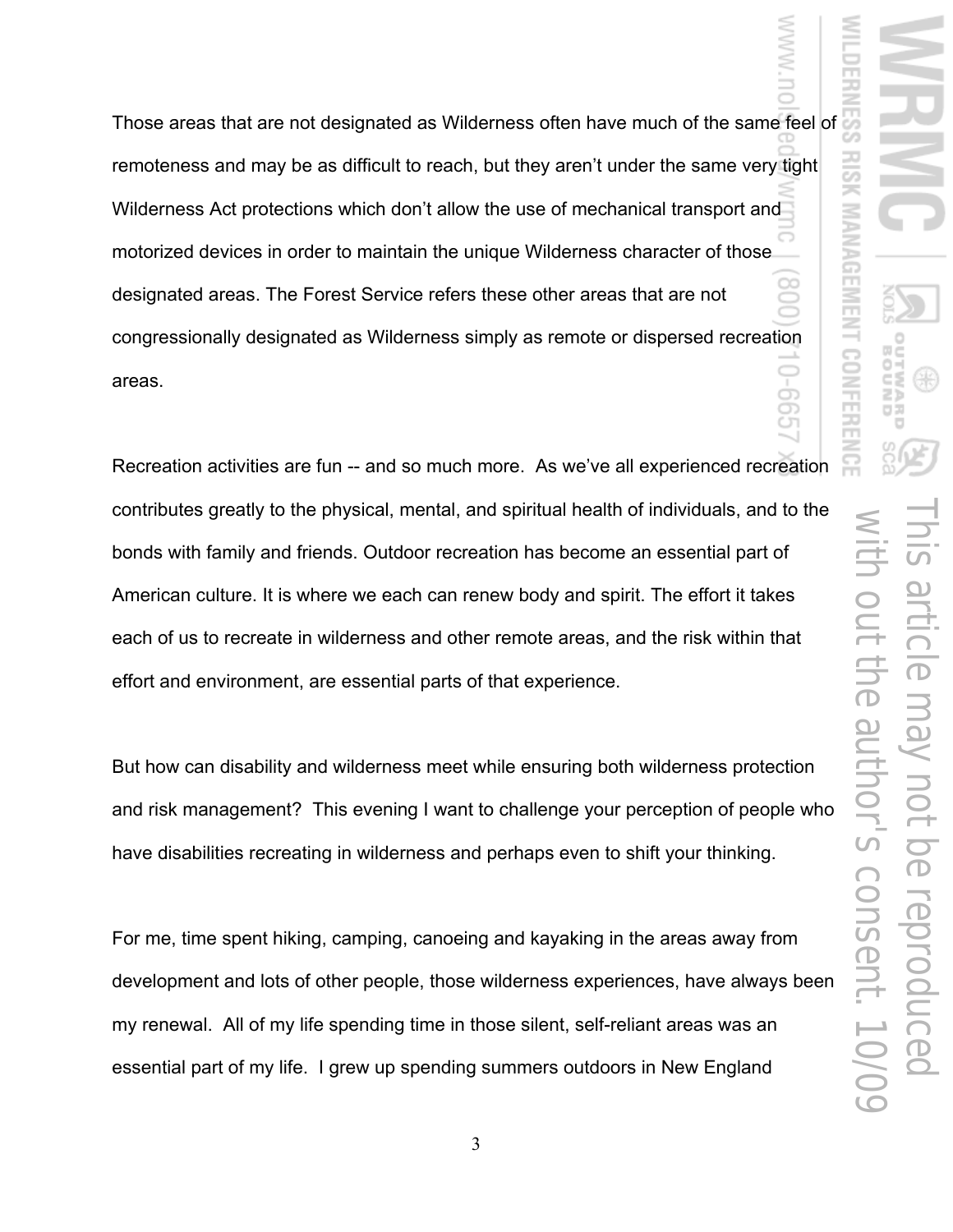including in the Pemigewasset Wilderness on NH's White Mt. National Forest and similar remote areas.

Then, in 1984, I was injured in an accident that resulted in quadriplegia, which simply means some level of paralysis in all 4 limbs. One of my greatest fears was that I had lost my outdoor recreation life.

My memory of my first trip back to wilderness is still a touchstone for me. I took this photo of sunset that first night back in the Boundary Waters Canoe Area Wilderness, on the Superior National Forest in northern Minnesota. The only sound was the gentle lapping of the lake against the shore.

We had paddled and portaged our canoes to get to that remote campsite. Our tents were pitched in the clearing near the campfire and up the hill was a primitive pit toilet. It takes the help of my friends to get me and my wheelchair over rough ground, and to get me in and out of my tent and sleeping bag, up the hill to the toilet and so forth. In my daily life I hate to ask for assistance, but on a wilderness trip it's different, I do what I can to help others and they help me in return. That assistance is simply part of a team effort with a mutual goal of a shared experience.

That first time I was back in wilderness the outdoor recreation part of me that I'd been afraid I had lost in the accident was found again. It wasn't easy, there were risks, but I had met the wilderness on its terms. From that point on, I knew I could once again do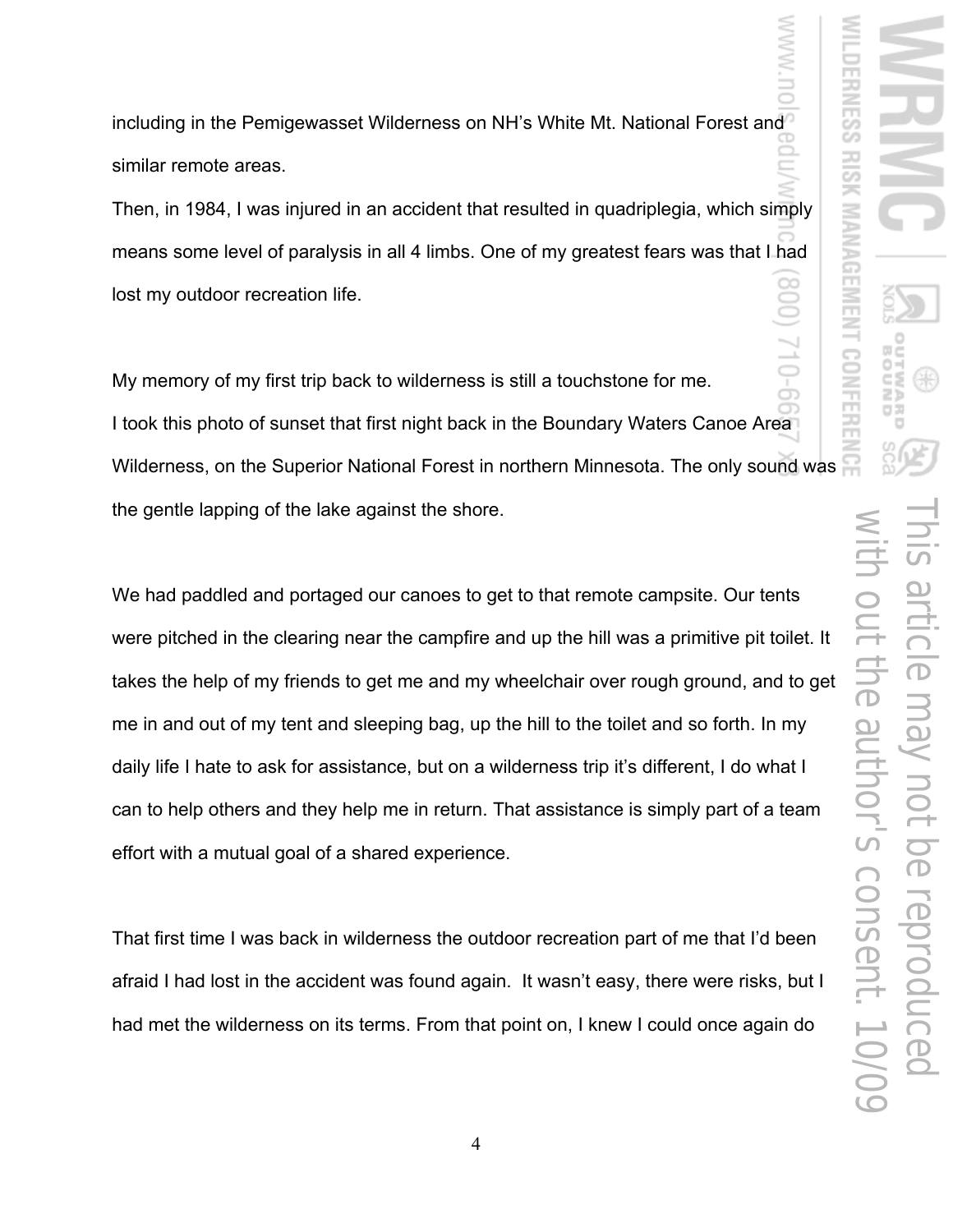whatever I set my mind to. And that conviction is renewed every time I get back to wilderness which is never often enough.

Even before a wheelchair became my means of mobility, spending time in Wilderness involved planning and careful preparation. Now my wilderness trip planning starts by identifying friends, an organization or an outfitter that shares my love of these remote lands and is willing to provide the extra physical assistance I'll need while still allowing me to put out my full effort. After spending time in a wilderness area, the effort I have made, and the resulting sense of accomplishment, along with the time I have spent in the unmatched peace of those areas, refills that wilderness shaped space within me and my spirit is renewed. I take that refreshed spirit back to my daily life and work. I'm sure that sounds just like your experience. That's the power of Wilderness for all of us including for those of us who have disabilities. And I'll talk more about that shortly.

But first let's talk about the obvious. I'm going into designated Wilderness using a wheelchair but isn't that a form of mechanical transport? And under the 1964 Wilderness Act, mechanical transport is not allowed in designated Wilderness areas. And for everywhere else there's practicality wheelchairs can be tough to use in areas that aren't firm and stable or paved.

The Wilderness Act was written before the rights of people with disabilities were a prominent national issue. So not surprisingly there is no mention of people with disabilities in the Wilderness Act. After 1964, as people began to use those newly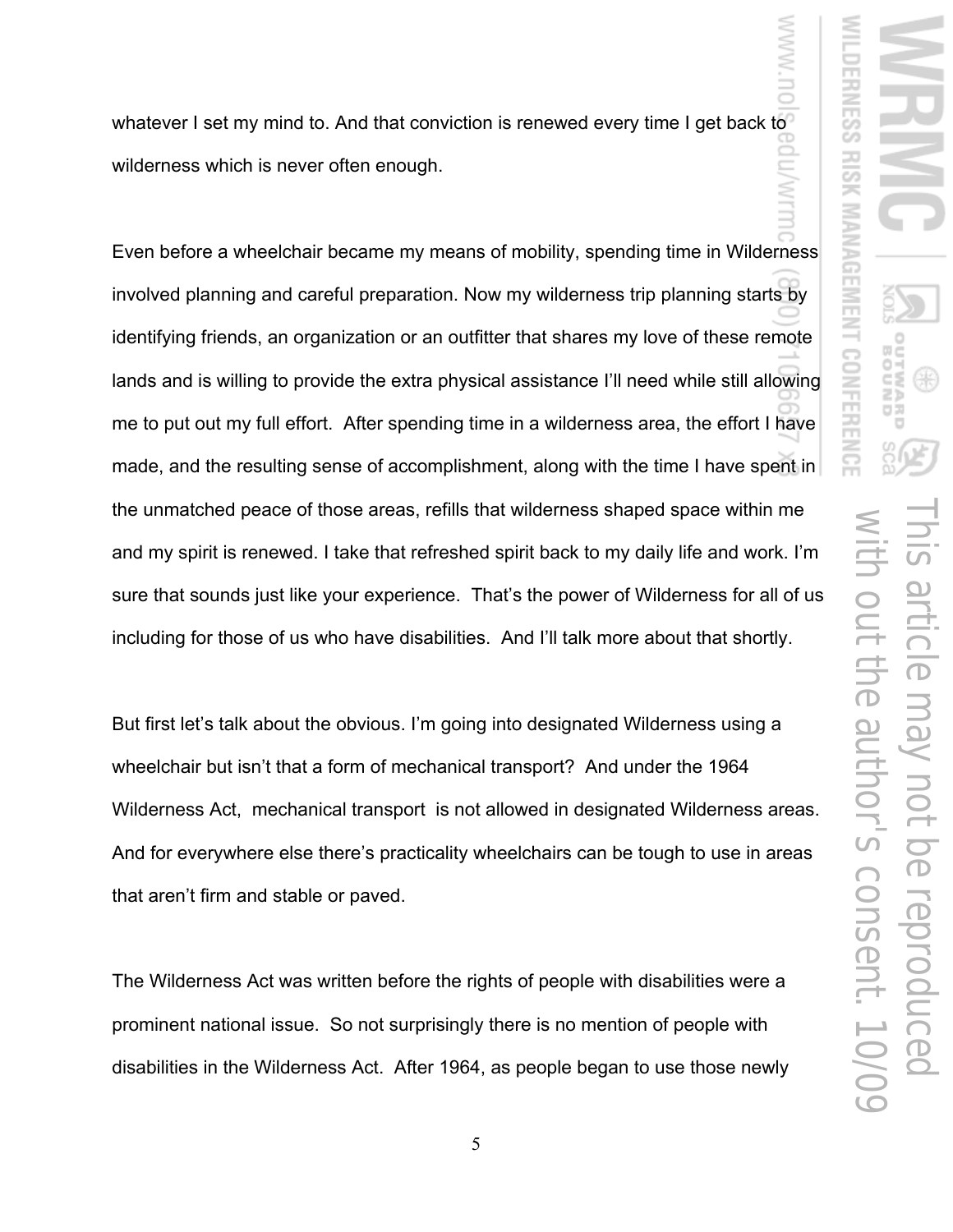designated Wilderness areas the question was raised as to whether a wheelchair is mechanical transport and therefore not allowed. However, for some people who have mobility impairments, a "wheelchair" is their means of daily mobility; it's our footware.

What was needed was a tightly crafted, limited allowance for only what is essential for a person's basic physical function, while remaining sensitive to the reasons the use of mechanical transport is prohibited in designated Wilderness. This solution had to be consistent with the protection of the Wilderness character and experience for everyone. To meet this need, one section in the 1990 Americans with Disabilities Act (ADA) was developed. Title V section 508c states:

*"in Federally Designated Wilderness: Congress reaffirms that nothing in the Wilderness Act prohibits wheelchair use in a wilderness area by an individual whose disability requires its use".* 

The law goes on to define the term wheelchair as: *"a device designed solely for use by a mobility impaired person for locomotion that is suitable for use in an indoor pedestrian area."* 

This is a two part definition. In the first part, "Designed solely for use by a mobilityimpaired person" means that the original design and manufacture of the device was only for the purpose of mobility of a person who has a limitation of their ability to walk. The second part of the definition requires that the device must also be "Suitable for use in an indoor pedestrian area". A good test of that suitability is to ask your self "would the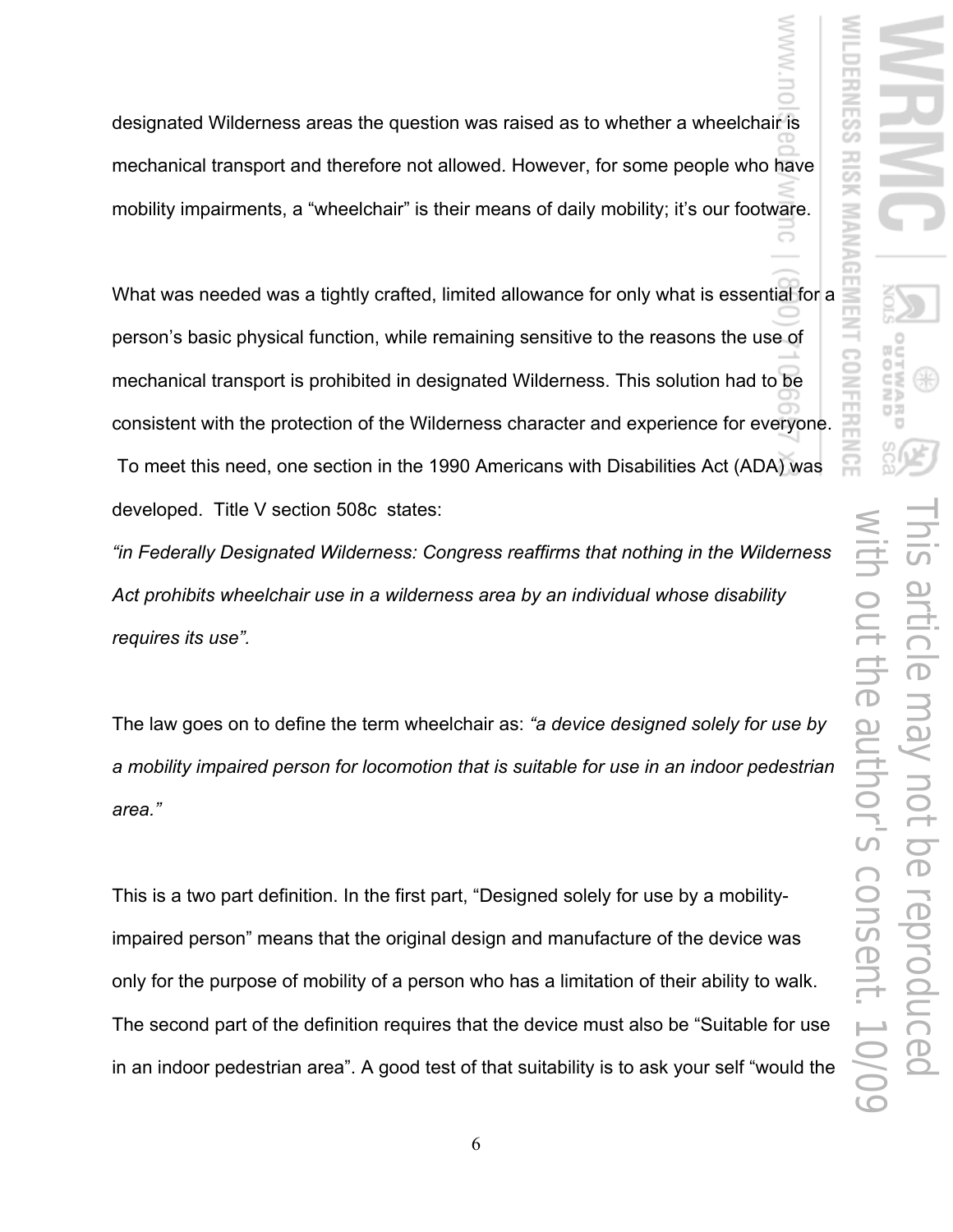security guard in the local shopping mall allow that device to be used in the food court area of that mall?" If you think the answer is "Yes", then the device passes the indoor pedestrian area part of the test. 3

A mobility device, including those that are battery-powered, that complies with both parts of this definition, is considered to be a "wheelchair," and may be used anywhere foot travel is allowed in designated wilderness, providing the device is used for the transportation of that individual. The U.S. Forest Service has additional regulations that extend this same definition of a wheelchair to every place within the National Forest System.

This simple definition has proven to be both flexible and effective. One of its greatest strengths is that it evaluates only the device used by a person, and does not evaluate the person. That's important because it is unlawful to ask a person about the existence of a *disability*. Let's look at photos of some of the devices that meet the definition. Now photos of some of the devices that do not meet the definition.

This definition was tightly written around the minimum necessary requirement language of the Wilderness Act. Use of motor vehicles might make it easier for a person who has some limitation in their ability to walk long distances or over rough ground. However such devices go beyond what is essential for daily mobility. And the use of motor vehicles would change the wilderness experience for everyone around them.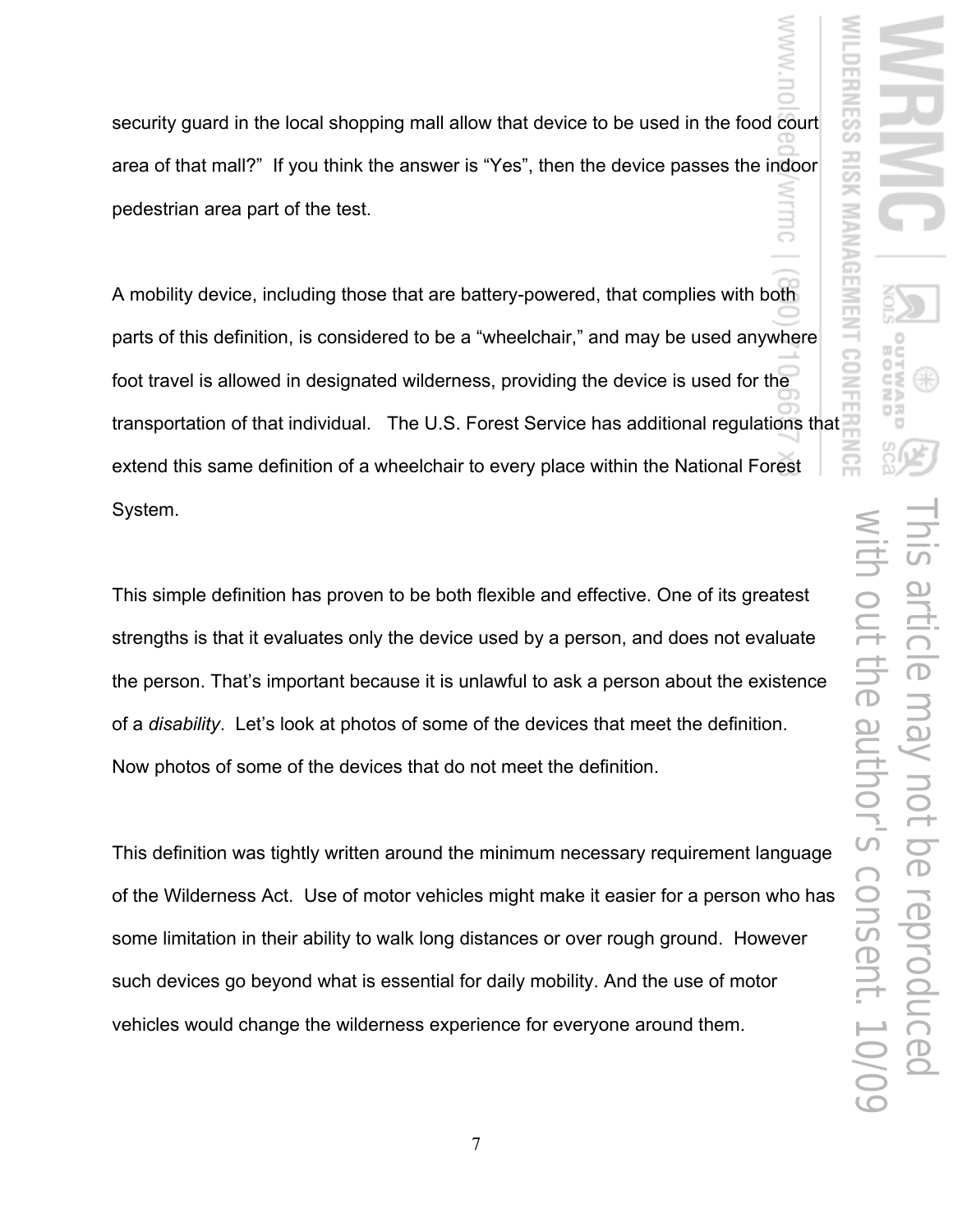If a person is seeking easier access, there's wide range of other federally managed lands to choose from, including some where motor vehicles are allowed, and yet look and feel much like designated wilderness areas. The federal agencies are glad to assist people in locating the places where they can pursue the type of recreation and the means of accessing that recreation that they prefer.

Okay, now let's get back to people who have disabilities. Currently 54 million people in the U.S. have a disability. This is the largest minority in the country. And the population is aging. The Census Bureau tells us that by 2030 over 80 million people in the U.S. will be over 65. Currently 1 of every 2 people over 65 has a disability. A disability is defined in the laws as "a substantial limitation to one or more of the person's major life activities". The law gives examples including: walking, seeing, hearing, breathing, caring for one's self, thinking and so forth.

Of course not every person who has a disability is interested in outdoor recreation. Of the 178 million people each year who recreate on National Forest System, only 7.7% (about 14 million) voluntarily identify themselves within the U.S. Forest Service National Visitor Use Monitoring surveying as having a disability. Keep in mind the National Forests aren't easy to get around in - they are your BACK yard NOT your Front yard. And recreation in wilderness is *not* about what is easy, recreation in wilderness and other remote areas is about self reliance and solitude and yes the risks it takes in order to experience those outcomes.

8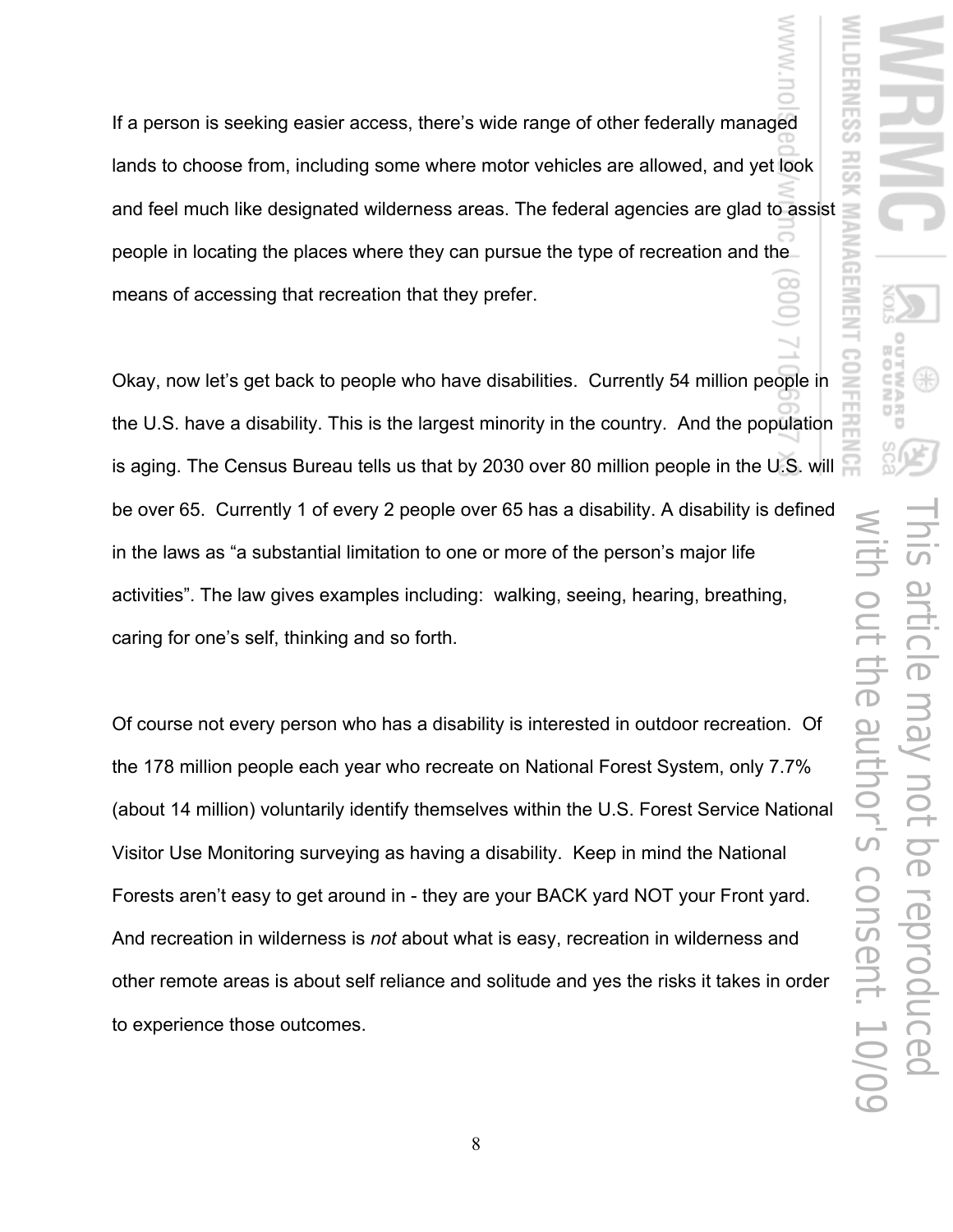People with Disabilities are interested in recreating in wilderness areas for the same range of reasons that anyone else is: to enjoy the scenery; for personal challenge; to spend time away with family or friends and/or to experience solitude.

For some people it is about returning to wilderness after a disability has become part of their life, for others it's adjusting the way in which they recreate so they can keep getting into wilderness despite an increasing level of disability. We've heard from people across the country, who have recreated in remote areas before their disability, their return after disability is often the "*Ahh –my life is really back*" experience like mine was.

Or if the challenges of wilderness recreation are new to them that is they had not recreated in remote settings before a disability became part of their life, it is often about proving to themselves they can do as much or more than they did before their disability. Typical are the comments shared by a veteran after a wilderness experience through one of the Wounded Warrior Sports Projects. He said "*It's been awesome, I've never done anything like it before. Now I know losing my leg doesn't have to stop me."*  Another person said, "with teamwork we all succeeded". The lower left photo is with Wilderness Inquiry, and upper right with Northeast Passage doing "Team Hiking", both of those organizations host only inclusive trips that is people with and without disabilities recreating together. The other 3 photos are of friends working together in a mutual effort to ensure they ALL reached their shared goal.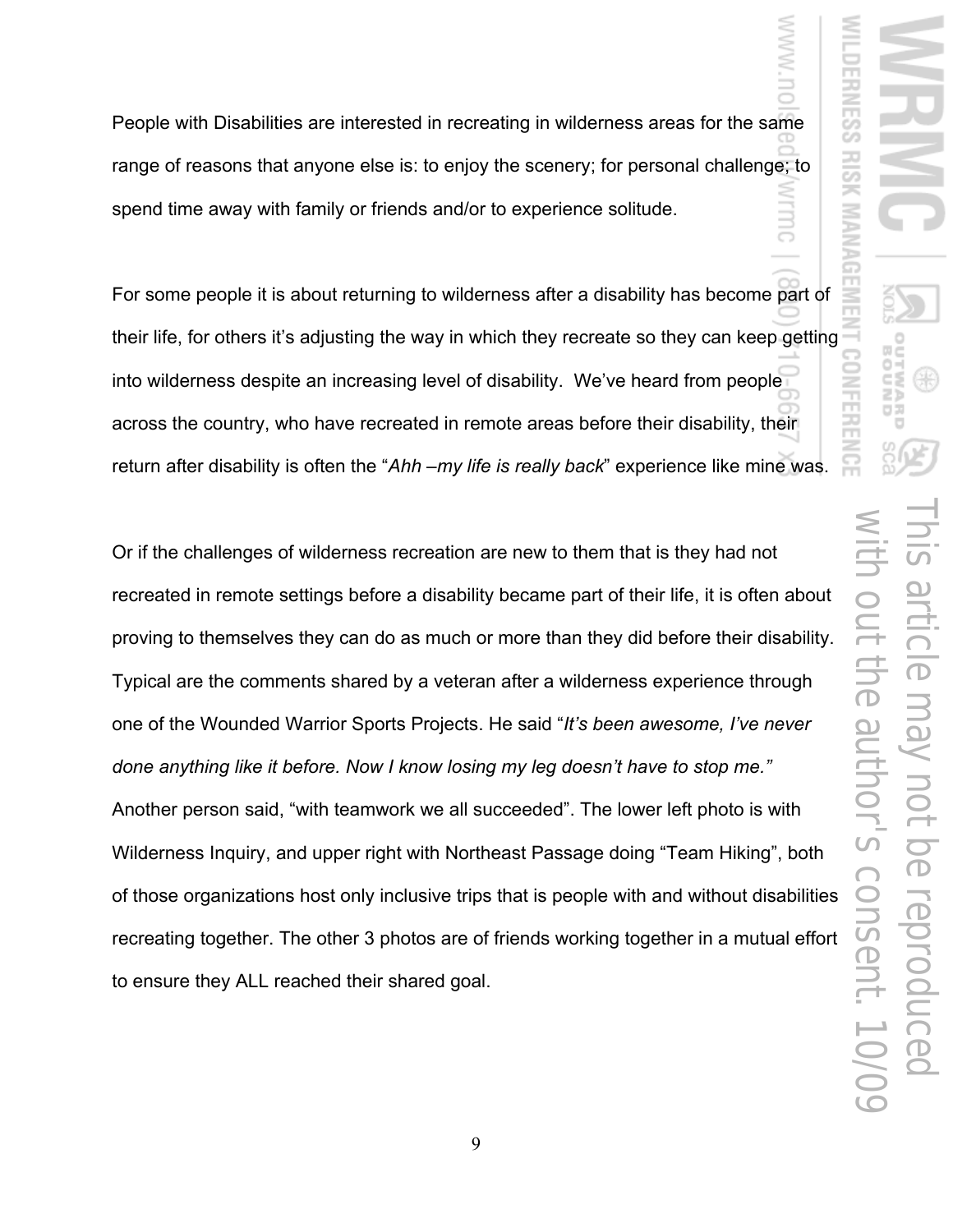For each person with a disability with whom I've talked after their wilderness experience, they have shared it was hard but it was worth it. They took on the risk and came out stronger on the other side of it.

The Issue for us at this Conference IS Risk and that's where the questions are: Are the risks greater if the person has a disability? If a person with a disability is in our group won't they slow down the group? Won't we have to change the program for everyone? All of which might also increase risk for others.

A person has the right to risk themselves - but they do not have the right to put others at risk. So how can we draw the line?

What are the risks for a person who has a disability? A person who uses a wheelchair could fall, their wheelchair could break which would be akin to a broken leg, they could get sick, get lost, basically any of the same risks that anyone in a wilderness area could experience. But keep this in mind - a person who has a significant physical disability tends to be aware of their own limitations, and based on their disability, they are usually prepared to deal with them. Whereas some people who do not have an identified disability may not realize they have any limitations. ...and therefore may go beyond their capability.

Only 15% of disabilities are obvious, such as an amputation, a person using a wheelchair, crutches, walker, etc. While 85% are unseen, including hearing, seeing, or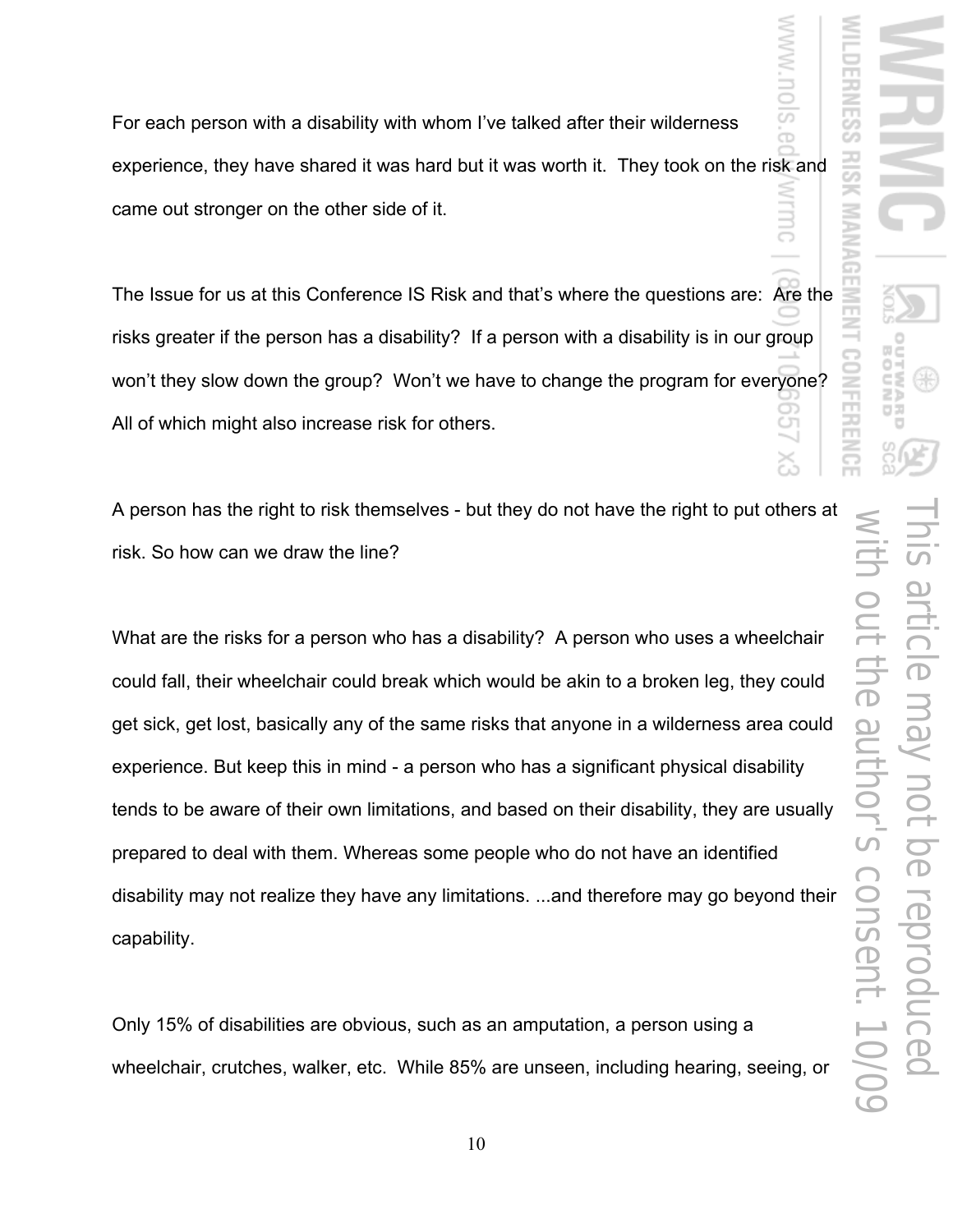having breathing or heart limitations which can impact a person's ability to walk and so forth. So how can we manage the risk if we don't even know if a person has a disability?

First, medical information is essential to be gathered from ALL of your participants. All are to be asked the same non-discriminatory questions. And Yes, there is a voluntary aspect to what people will share. So it's important to address up front why the ġ<br>S information is being gathering and how it will be shared and used.

In addition to medical information the 1973 (Section 504 of the Rehabilitation Act) and 1990 ( American with Disabilities Act) disability related laws provide guidance around screening for risk and management

Those laws state:

*No qualified person can be denied participation in a program or activity that is open to all other people, solely because that person has a disability.* 

Note the law is written in the negative. A person can't be denied the opportunity to participate just because they have a disability. However, that person has to follow the same rules as everyone else. True equal opportunity means everyone plays by the same rules. Everyone is to be held to the same standards, to have the right to try, and to fail, to have the right to risk IF they are "qualified to participate".

And the also laws define who's "qualified". Simply stated the laws require…*a qualified person must be able to "meet the essential eligibility criteria for participation in that*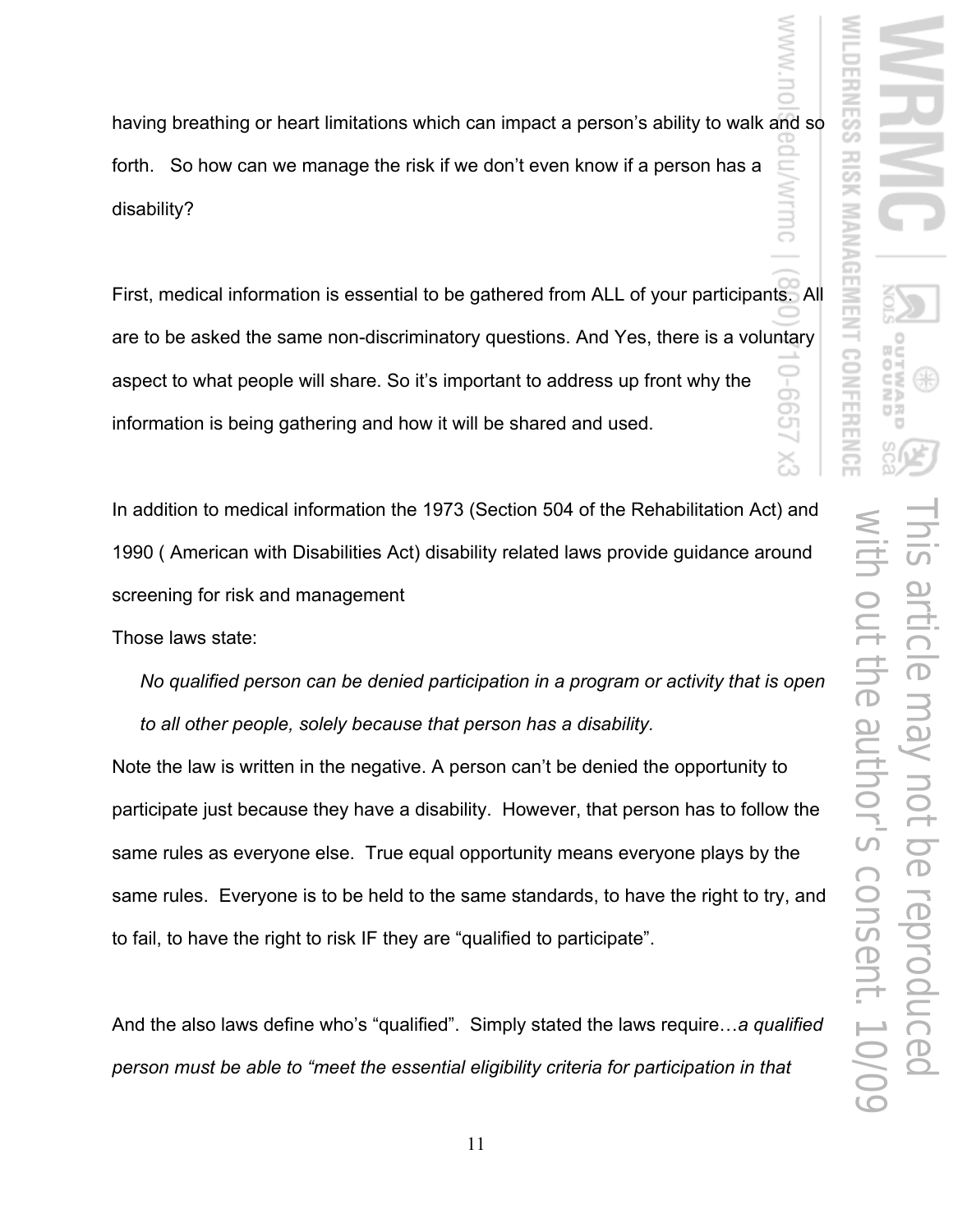*program or activity".* Each person, with and without a disability, must be able to meet the same criteria in order to participate. Anyone can be denied participation ONLY if that person does not meet that "essential eligibility criteria".

According to the Department of Justice the purpose of the EEC is to establish who can participate in an activity based on their ability to perform the "basic essential skills required for safety" in that activity. That's a quote from the Department of Justice. However we know that would be better stated as: the basic essential skills required to manage the risk in that activity. ゐ

EEC is *NOT* about determining access to programs for those who have disabilities. In fact it is illegal to use EEC only for those who appear to have a disability. Rather EEC is the law and an important tool that allows programs to screen ALL program applicants…based only on their ability to perform those essential skills required for that activity. If everyone in the group meets the EEC for that activity…all should be able to keep the same pace, and the program would not be changed.

This risk management screening using the EEC tool isn't new, but you may not have realized that it is actually in the disability based non discrimination laws.

However, the EEC is OK to use Only IF it is nondiscriminatory in both the manner in which it is applied in that it must be applied to each participant and in its language. The EEC must be written in nondiscriminatory language describing each essential function.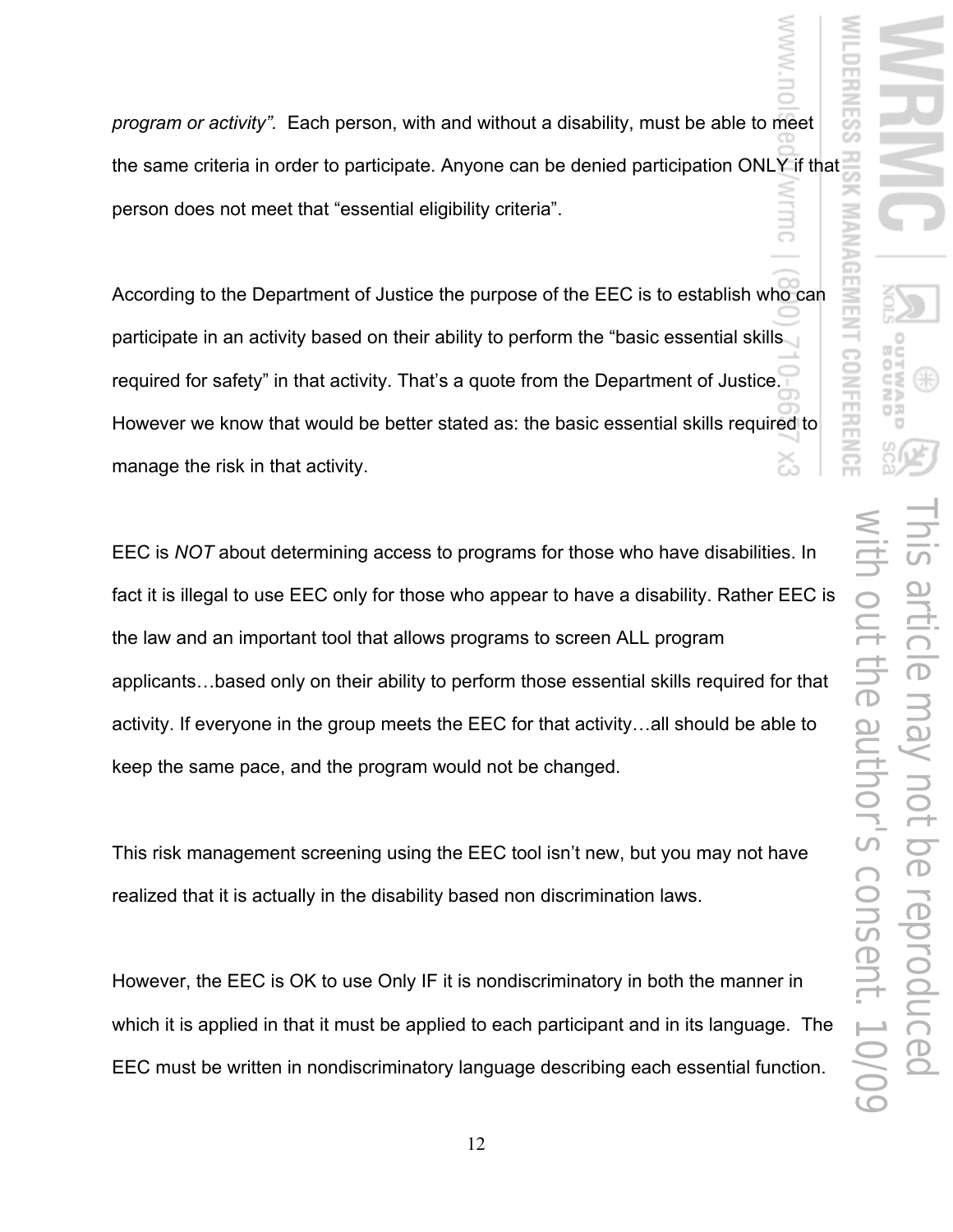By nondiscriminatory language I mean not using terms like walk, climb, hear, etc. An example, instead of the criteria being "is able to hear all information provided", the nondiscriminatory language would be "is able to understand all information provided."

The EEC also needs to state if the criteria can be accomplished "with the assistance of a companion" or not. This topic of crafting appropriate non-discriminatory EEC and all that is related to the potential for inadvertent loaded language is a workshop session of its own. EEC is an essential risk management tool for all participants. And I would love to present a working session on EEC at this conference another time.

We all know of the power wilderness experiences have to change people's lives that is especially true for people who have disabilities. And I don't think you'd be here at this conference if you weren't interested in sharing your passion for that wilderness experience with others.

But I can't caution you strongly enough. If a person does Not meet the EEC do Not take them into that program just because they have a disability and in your trying to be inclusive and you hate to say "No". Risk management is for the good of ALL participants. The Forest Service does have a Resource for you online at www.fs.fed.us/recreation/programs/accessiblity . It is the U.S. Forest Service *Accessibility Guidebook for Outfitters and Guidelines Operating on Public Lands* and contains lots of information on how to develop your own EEC.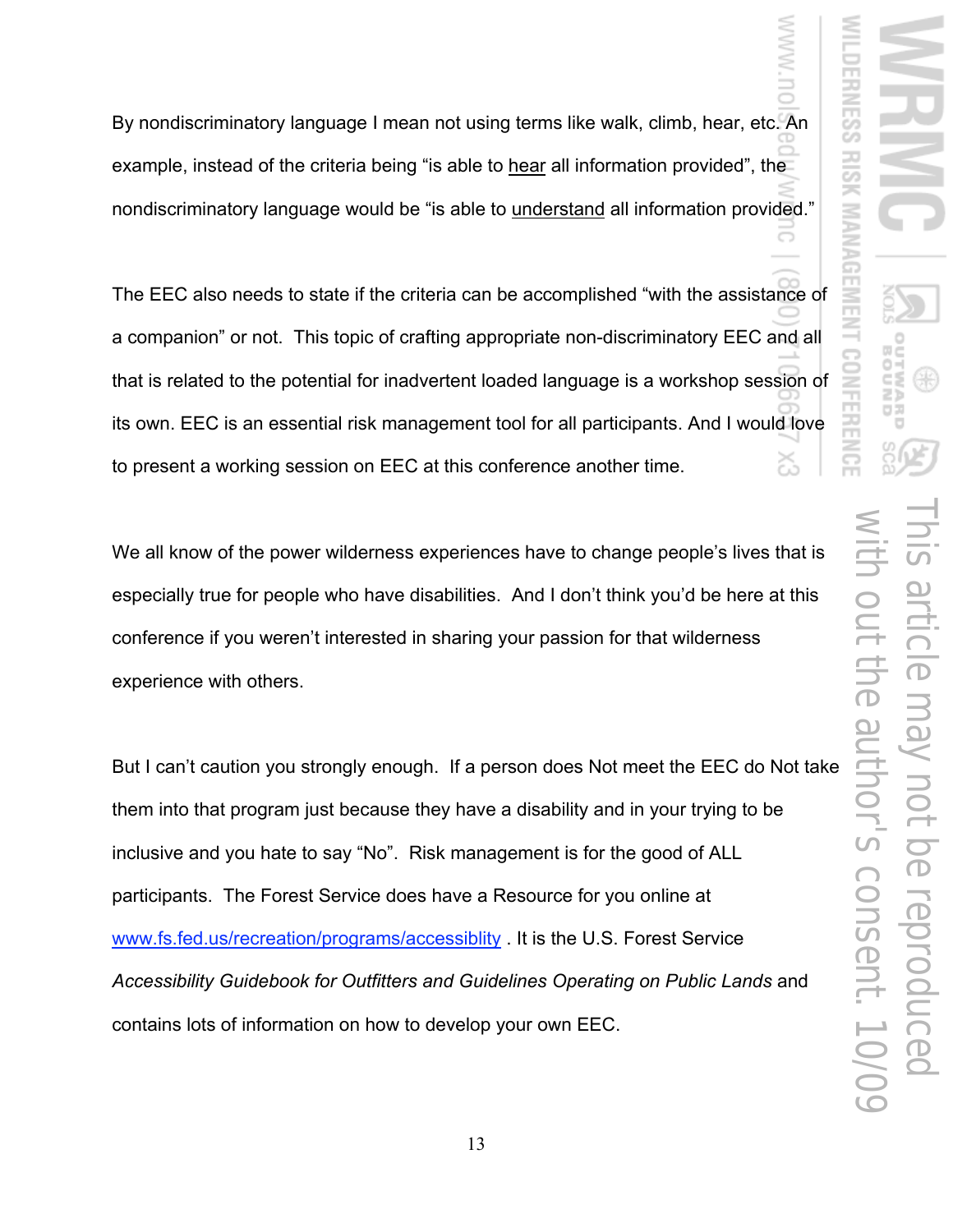$\overline{\phantom{a}}$ 

Let's talk about inclusive trips which are trips that include people with and without disabilities recreating together in the same group. Would you raise your hand if people who have disabilities are integrated into any of your wilderness programs?

For those who do not currently have inclusive programs, as you launch into them please understand that inclusion takes planning and preparation.

Your *appropriately* written non-discriminatory, comprehensive EEC, completed for each of your various programs, determines who is qualified to participate. When a person meets that EEC, as the program provider you need to be ready to include them. That means avoiding loaded language, having solid logistics and knowing the group culture on the various trips. Staff training is essential. Now let's get more specific about this.

First logistics: For the 15% of people who have an obvious disability and especially the 8% who use wheelchairs or other mobility devices…the logistical issues include the accessibility of the vehicles and facilities you'll use and areas where you are going. Much of this should already be addressed in the EEC for that specific program. This is a plan-ahead issue. While there are general guidelines for your preplanning, talking with the person before the trip is a best practice that leads to a good experience for all.

Of the 85% whose disabilities are unseen, 30% of them have mobility limitations but they don't use wheelchairs or other mobility devices. Those folks generally have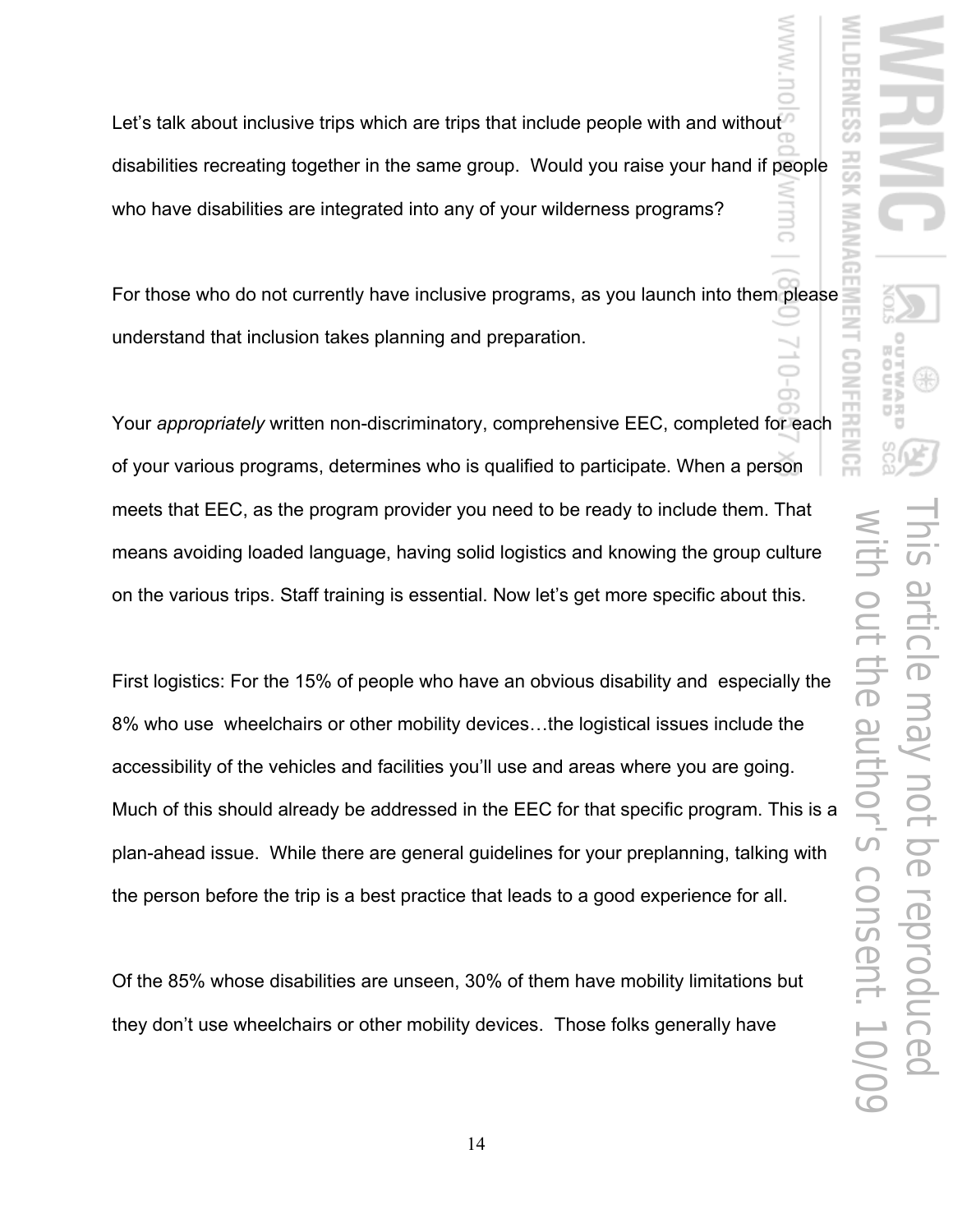limitations on the distance they can walk. Again that's logistics, about where that program goes and that needs to be addressed in the EEC.

8% of people with disabilities have some level of hearing loss, another 8% some level of vision loss. All are pretty straight forward if your EEC is written appropriately.

But what about the 14% who have various levels of cognitive function or disabilities related to mental or emotional illnesses? Some people may need opportunities to be away from a larger group and that just won't work on all trips. That needs to be defined within the EEC coverage, by your determining in advance what is essential for the safety practices in the specific environment within which that specific trip will be traveling. Can people go off by themselves, or not?

The larger issue is likely to be the dynamics around group culture, that is how all the participants in the group will relate to each other. Only you know the culture within your various programs. Staff training on inclusive programming is absolutely essential in order to create an embracing atmosphere. Some of your organizations have in-house training. I urge each of you to get that training. As we all know it is the dynamic cohesion of the group that will make or break that trip's experience for everyone.

I want to continue this conversation with as many of you as possible. I'll be here throughout the conference attending various sessions. But I would be glad to meet with